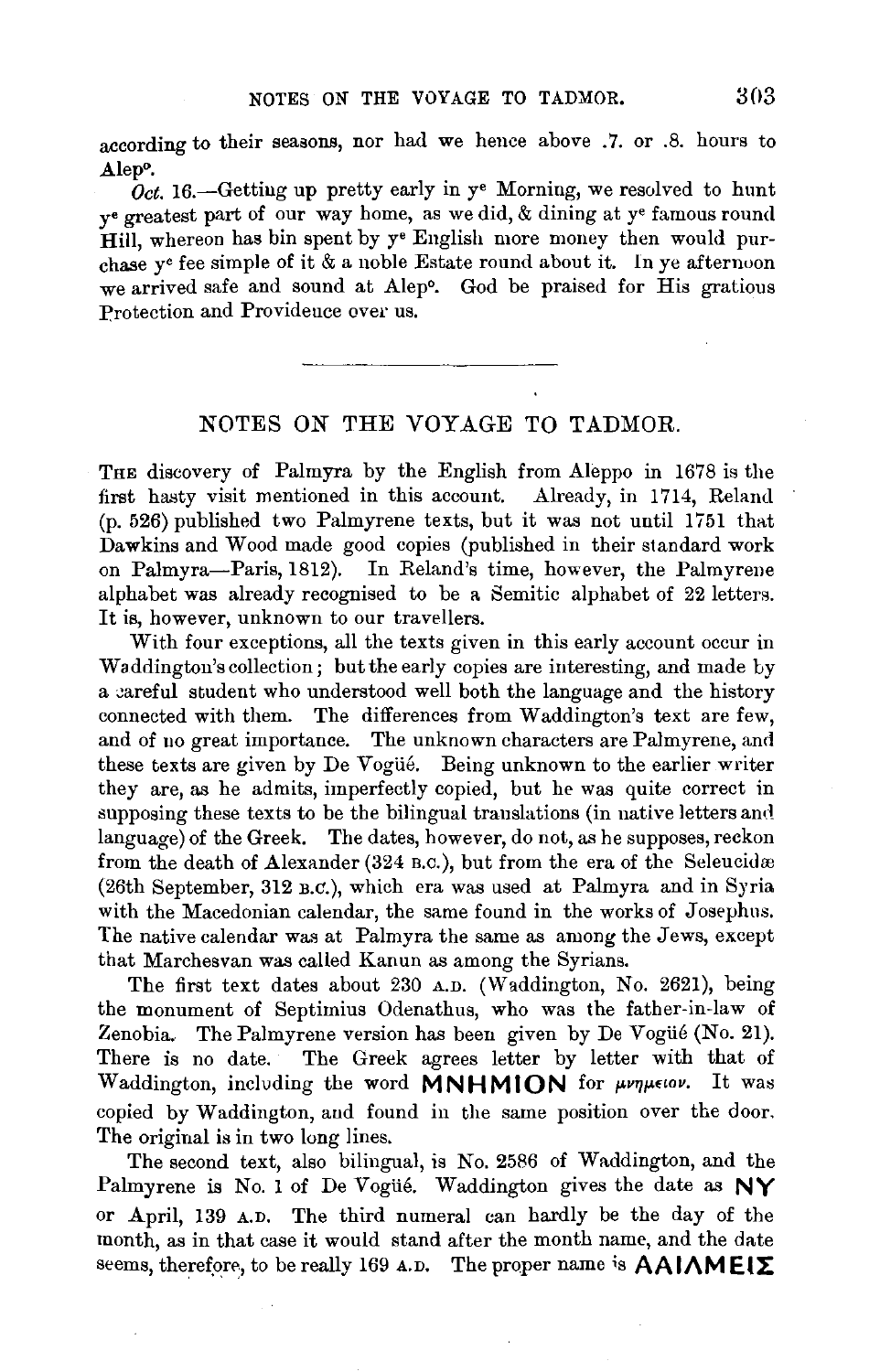and there are two other inscriptions of this personage, one (Wadd. 2617) in which he is also called Zenobius, and another (Wadd.  $2571 c$ ) in which as Zenobius he raises an altar in 162 A.D. This seems to show that the date in the present text(169 A.D.) is more correct than that of Waddington. Zenobius was a priest of the moon god, as we shall see later.

This text appears to have several errors; for **A NANOY** we should no doubt read Alpavov, and for  $\begin{bmatrix} EY \end{bmatrix} \Sigma EIM \Omega \Sigma$  Waddington has  $\Phi$ *i* $\Lambda$ or $\epsilon$ *i* $\mu$ ωs, the rois appears to have been omitted before  $\pi$ *arpio*<sub>is</sub> according to Waddington's copy. The original is written in seven lines of Greek, and is complete, the last line ending with a leaf.

The third text is Waddington 2587, and the Palmyrene version is De Vogiie's No. 2. The Greek has no date, but the Palmyrene gives Nisan 450, or a generation earlier than the preceding, viz., 139 A.D. The pillar was raised in honour of Bareiches by the Council and people. The text is in four lines, and apparently complete.

The fourth text is 2599 of Waddington, and is also bilingual, the Palmyrene being No. 4 of De Vogüé. The letters of the present copy are correct, but the spacing is incorrect. The Greek in the original occupies seven lines, and is complete. The date is April, 247 A.D. The column was raised by his caravan companions to Julius Aurelius Zebeidas. He appears to have been the leader of one of the regular caravans to Vologesias near the Tigris (Ptol. *v,* 20, 6). This shows the extent of Palmyrene trade in the time of Zenobia. For  $A\Sigma$ :  $\Theta \Omega$ PO Waddington reads ' $A\sigma\theta\omega\rho\sigma\nu$ . The speculations on this text would have been controlled had the traveller found Waddington's 2589, which shows that trade and not "an Embassy" is intended, and mentions Vologesias with another place in the same region, and with the title  $\epsilon\nu\nu\delta\iota\acute{a}\rho\chi\eta s$  or "chief of caravan," as early as 142 A.D.

The fifth text is Waddington, No. 2598, and the Palmyrene version is De Vogüé's No. 15. It dates 242-3 A.D. The original is in 19 lines. The name which has been hammered out after Julius and" is so described by our author, was Philip according to Waddington—the prefect of the Pretorium The inscription is raised by the Council and people in honour The inscription is raised by the Council and people in honour of Julius Aurelius Zenobius, serving under Rutilius Crispinus (with others) in the army of Severus Alexander, who, in 229 A.D., marched through Palmyra against the Persians. This Zenobius is thought to have been the father of Zenobia. He merited well, it appears, of his country, and of the god Yaribol, who, as his name shows, was the moon god-Lunus. For MAPTY PHOENTA Waddington reads Mapropnon *Photositus.* There are, as before, several errors of spacing in the early copy, but the rest of the lettering is correct.

The sixth text is Waddington's No. 2609, and the Palmyrene is De Vogüé's No. 27. The date is April, 267 A.D. The Greek of the original is in nine lines, the last with the month name having two small leaves, showing that the text is complete. This with the next is one of several in honour of a Palmyrene named Worod, and with the Roman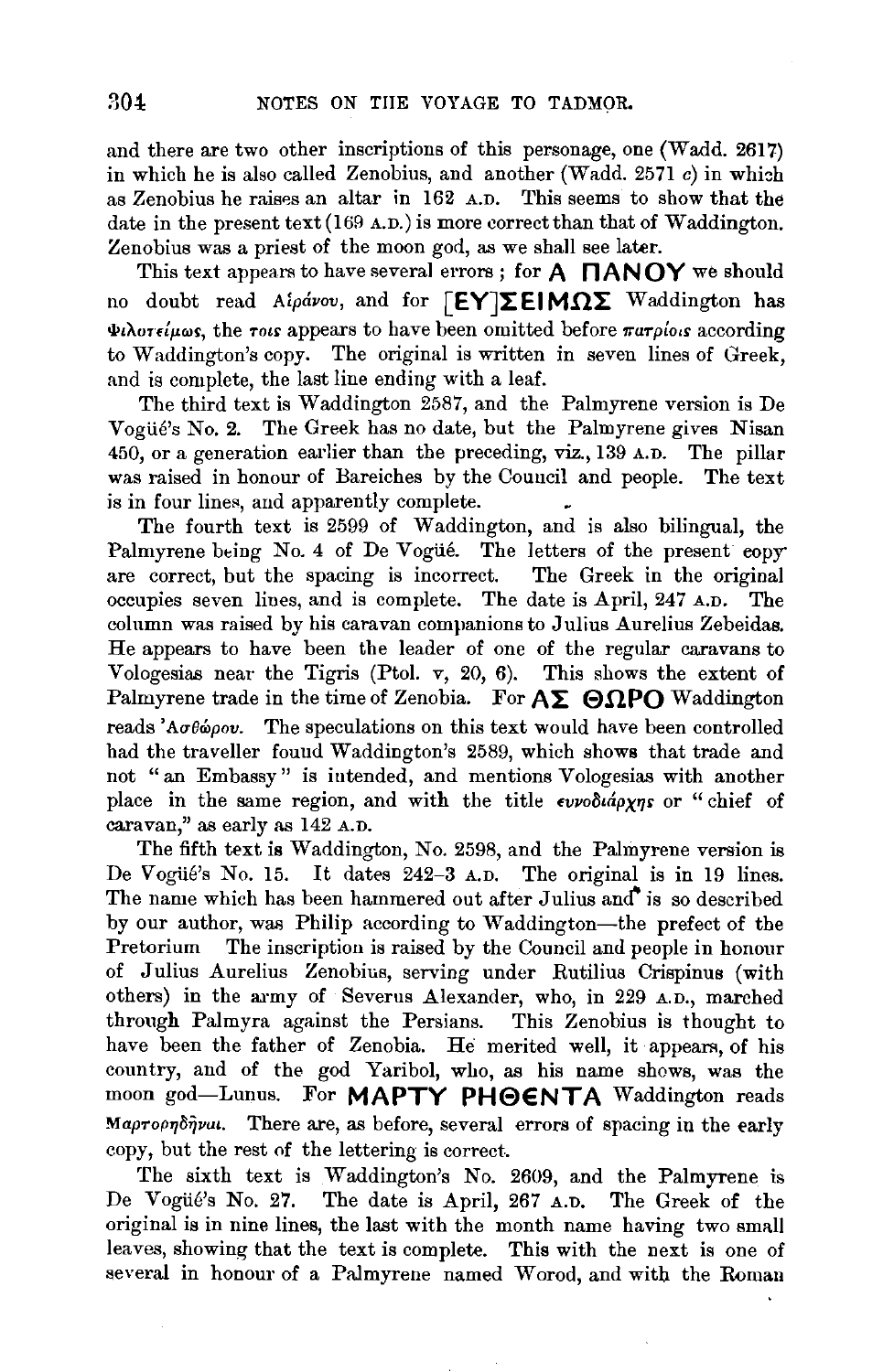name Septimius. The word APOANETHN should be 'Apyanery, and, according to De Vogüé, means commandant of the fortress.

The seventh text is Waddington's No. 2608, erected two years earlier to the same Worod. The Palmyrene version is illegible, and the upper lines of the Greek (ten in all) are injured. In both this and the preceding for **EAAMHX** we must read  $\Sigma$ a $\lambda \mu$ ns, and for **E** (AAMHX)  $\Sigma$ e $\pi$ ri $\mu$ .os. The first is evidently more probable, the latter (in 2608) is a more careful copy. In the former case (2609) also we are controlled by the Palmyrene. In the present text (2608) Waddington asserts that the engraver has written  $\Sigma \epsilon \pi \nu \iota \mu \iota$ os in error.

The next text, No. 8, is Waddington's 2600, and the Palmyrene version is De Vogüé's No. 22; it is the most important of all, being in honour of the brother of Odenathus II, husband of Zenobia, called in the Greek, Epiarch of the Palmyrenes, and in the Palmyrene, " Head of Tadmor." It dates from October, 251 A.D. The Palmyrene supplies several lacunæ in the Greek, and allows of a much better copy than that given by our traveller. The Greek in the original occupies nine lines, but is much damaged towards the centre. Odenathus is here called "Stratiotês, of the Cyrenaic Legion," but in the Palmyrene, "of the Legion of Bostra "-Bostra being the head-quarters of the third Cyrenaic Legion, as we learn from a Latin text (Waddington, 1942), and another, also Latin (1956), which have been copied at Bostra itself. It appears ihat Odenathus I died in 251, and was succeeded by this Heiran or Herennius, the elder brother of Odenathus II, who succeeded him as early, at least, as 258 A.D. (Waddington, No. 2602).

The next text, No. 9, is Waddington's No. 2606a, consisting of 17 lines of Greek, and is in honour of Worod, according to Waddington. The month is April, but the year is erased. The copy by Waddington contains minor improvements. There are four other inscriptions in honour of Worod, dating 262, 263, 265, and 267 A.D. He was one of the principal inhabitants, a caravan leader, and subsequently procurator for the Emperor and Judge of the City.

The next text, No. 10, appears not to be in Waddington's collection. It carries on the history of the same Worod to the year 268 A.D., as a Palmyrene Senator.

Text No. 11 is Waddington's No. 2592, and is nearly a century earlier, i.e., March, 179 A.D. Instead of KA<sub>n</sub>AAH Waddington reads Kal 'Iabi, The Greek in the original occupies six lines and is complete.

Text No. 12 is Waddington's No. 2571c, and written on an altar of *Yarhibul,* the moon god; it has already been noticed uuder No. 2, being by Aailmeis Zenobius, dating from 20th October, 162 A.D. The altar Was a gift from Zenobius to the deity at his own expense. The spring of Ephka, mentioned in the text, might perhaps be the famous Afka fountain in Lebanon, or (as the name in Syriac means "spring") some other nearer Palmyra.

Text No. 13 is Waddington's No. 2581. It has a Palmyrene text on